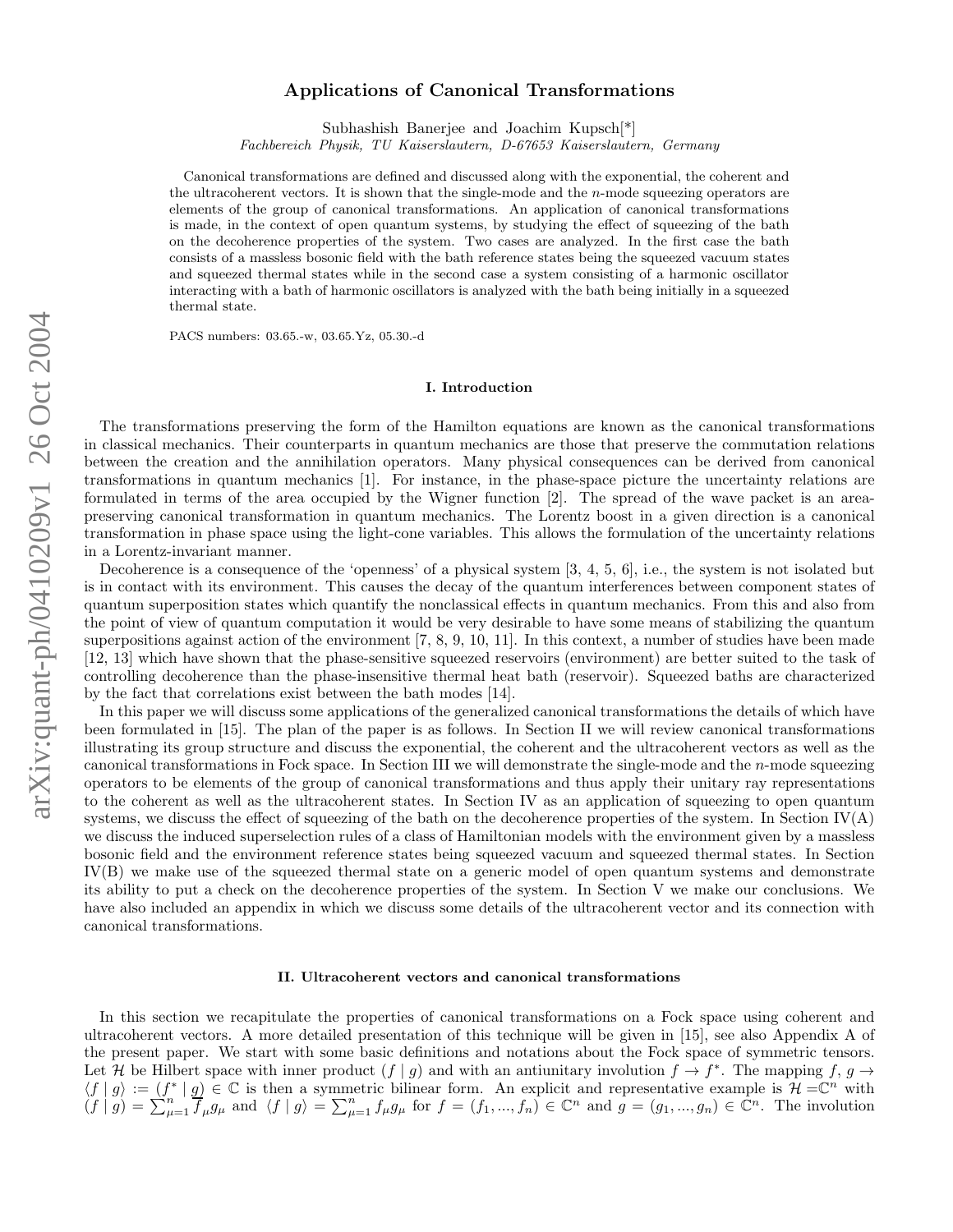is simply complex conjugation  $f^* = (\overline{f}_1, ..., \overline{f}_n)$ . With the symmetric tensor product  $f \circ g$  the Hilbert space  $\mathcal{H}$ generates the bosonic Fock space  $\mathcal{F}(\mathcal{H})$ . The vacuum vector is denoted by  $1_{vac}$ . For all vectors  $f \in \mathcal{H}$  the exponential vectors  $\exp f = 1_{vac} + f + \frac{1}{2}f \circ f + ...$  converge within  $\mathcal{F}(\mathcal{H})$ , the inner product being  $(\exp f | \exp g) = \exp(f | g)$ . Coherent states are the normalized exponential vectors  $\exp\left(f-\frac{1}{2}\|f\|^2\right)$ . The linear span of all exponential vectors  $\{\exp f \mid f \in \mathcal{H}\}\$ is dense in  $\mathcal{F}(\mathcal{H})$ . To determine an operator on  $\mathcal{F}(\mathcal{H})$  it is therefore sufficient to know this operator on all exponential vectors. The involution on H is naturally extended to an involution on  $\mathcal{F}(\mathcal{H})$  such that  $(\exp f)^*$  $\exp f^*, f \in \mathcal{H}$ . The mapping  $f, g \in \mathcal{F}(\mathcal{H}) \to \langle f | g \rangle = (f^* | g) \in \mathbb{C}$  is again a bilinear symmetric form.

A class of elements of the Fock space more general than coherent vectors are the ultracoherent vectors [16]. Let A be a Hilbert-Schmidt operator on H, which is symmetric, i.e.,  $\langle Af | g \rangle = \langle f | Ag \rangle$  holds for all  $f, g \in H$ , then there exists a unique tensor of second degree, in the sequel denoted by  $\Omega(A)$ , such that

$$
\langle \Omega(A) | f \circ g \rangle = \langle Af | g \rangle \tag{1}
$$

for all  $f, g \in \mathcal{H}$ . To be more explicit, let  $e_{\mu} = e_{\mu}^*$  be a real orthonormal basis of the Hilbert space  $\mathcal{H}$ , then  $\Omega(A)$ is the tensor  $\Omega(A) = \frac{1}{2} \sum_{\mu\nu} A_{\mu\nu} e_{\mu} \circ e_{\nu}$  where the coefficients  $A_{\mu\nu} = \langle e_{\mu} | A e_{\nu} \rangle = A_{\nu\mu}$  have a convergent sum  $\sum_{\mu\nu} |A_{\mu\nu}|^2 < \infty$ . If  $A^{\dagger} A < I$  (all eigenvalues strictly less than one) then the norm of  $\Omega(A)$  is strictly less than  $1/\sqrt{2}$ and the exponential series  $\exp \Omega(A)$  converges within the Fock space, the norm being  $\|\exp \Omega(A)\| = \det(I - A^{\dagger}A)^{-\frac{1}{4}}$ . We denote with  $\mathcal{D}_1$  the set of all symmetric Hilbert-Schmidt operators with  $A^{\dagger}A < I$ . The convex set  $\mathcal{D}_1$  is usually called the Siegel disc. For any operator  $Z \in \mathcal{D}_1$  and for any  $f \in \mathcal{H}$  we now define the ultracoherent vector

$$
\mathcal{E}(Z,f) = \exp \Omega(Z) \circ \exp f = \exp (\Omega(Z) + f) \in \mathcal{F}(\mathcal{H}).
$$
\n(2)

The standard building blocks of a bosonic theory are the creation and annihilation operators. Given a vector  $f \in \mathcal{H}$ the creation operator  $b^{\dagger}(f)$  of that vector and the annihilation operator  $b(f)$  are uniquely determined by

$$
b^{\dagger}(f) \exp g = f \circ \exp g = \frac{\partial}{\partial \lambda} \exp(g + \lambda f) \mid_{\lambda = 0}, \tag{3}
$$

$$
b(f) \exp g = \langle f | g \rangle \exp g = (f^* | g) \exp g. \tag{4}
$$

These operators satisfy  $(b^{\dagger}(f))^{\dagger} = b(f^*)$ , and they have the commutation relations  $[b^{\dagger}(f), b^{\dagger}(g)] = [b(f), b(g)] = 0$ and  $[b(f), b^{\dagger}(g)] = \langle f | g \rangle$ . If we choose an orthonormal basis  $e_{\mu}, \mu = 1, 2, ...,$  of H, then the operators  $b^{\dagger}_{\mu} = b^{\dagger}(e_{\mu})$ and  $\tilde{b}_{\nu} = b(e_{\nu}^{*})$  form a basis of the operator algebra and satisfy the canonical commutation relations

$$
\left[b^{\dagger}_{\mu}, b^{\dagger}_{\nu}\right] = \left[b_{\mu}, b_{\nu}\right] = 0,\tag{5}
$$

$$
\left[b_{\mu}, b_{\nu}^{\dagger}\right] = \delta_{\mu\nu}.\tag{6}
$$

Below we shall use a notation of [17]. Let B be a self-adjoint operator on H and  $e_\mu$  be a orthonormal basis of the Hilbert space  $H$ . Then

$$
b^{\dagger} B b = \sum_{\mu\nu} \left( e_{\mu} \mid B e_{\nu} \right) b_{\mu}^{\dagger} b_{\nu} \tag{7}
$$

is a well defined self-adjoint operator on the Fock space. The operators  $b^{\dagger}_{\mu}, b_{\nu}$  and the matrix elements  $(e_{\mu} | Be_{\nu})$ depend explicitly on the choice of the basis, but (7) does not. Let A be a symmetric Hilbert-Schmidt operator then  $b^{\dagger}Ab^{\dagger}$  and  $b\overline{Ab}$  are defined as

$$
b^{\dagger}Ab^{\dagger} = \sum_{\mu\nu} \langle e_{\mu} \mid Ae_{\nu} \rangle b_{\mu}^{\dagger} b_{\nu}^{\dagger} \text{ and } b\overline{A}b = \left(b^{\dagger}Ab^{\dagger}\right)^{\dagger} = \sum_{\mu\nu} \overline{\langle e_{\mu} \mid Ae_{\nu} \rangle} b_{\mu} b_{\nu}.
$$
 (8)

For arbitrary elements  $h \in \mathcal{H}$  the Weyl operators are defined on the set of exponential vectors by

$$
W(h) \exp f = \exp \left(-\left(h \mid f\right) - \frac{1}{2} \left\|h\right\|^2\right) \exp(f+h).
$$
\n(9)

These operators are unitary with  $W^{\dagger}(h) = W(-h) = W^{-1}(h)$ . The definition (3) is equivalent to

$$
W(h) = \exp\left(b^{\dagger}(h) - b(h^*)\right). \tag{10}
$$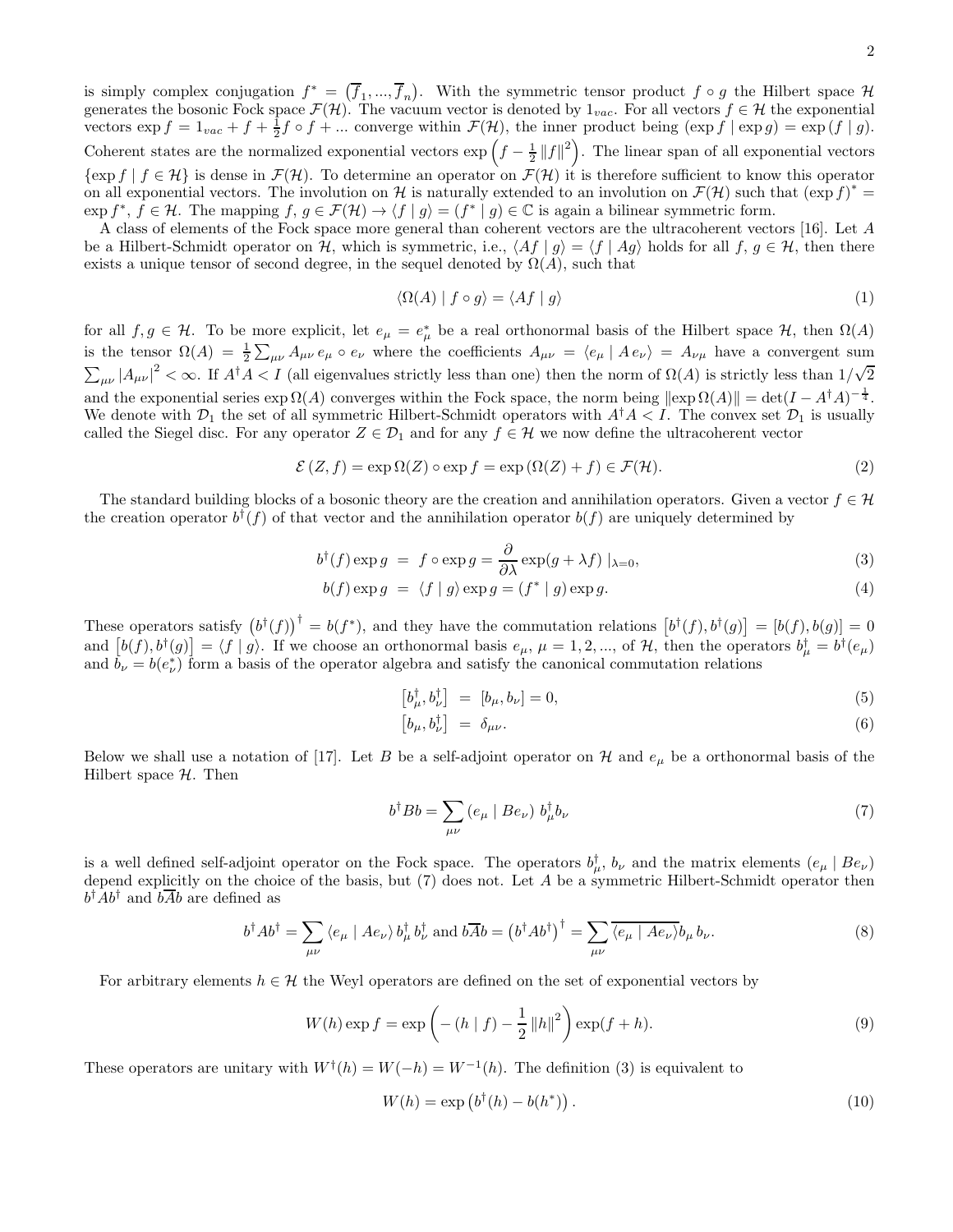The identities (3) - (9) imply

$$
W(h)b^{\dagger}_{\mu}W(h) = b^{\dagger}_{\mu} - \overline{h}_{\mu}, \tag{11}
$$

$$
W(h)b_{\nu}W(h) = b_{\nu} - h_{\nu}.
$$
\n
$$
(12)
$$

Hence the Weyl operators are the displacement operators of quantum optics. As already stated, the linear span of exponential vectors or coherent vectors is dense in the Fock space. From (9) immediately follows that the Weyl operators map this set into itself. Moreover, the identity  $W(h)1_{vac} = \exp\left(h - \frac{1}{2} ||h||^2\right)$  implies that the linear span of  $\{W(h)1_{vac} \mid h \in \mathcal{H}\}\$  is exactly the linear span of all coherent states. The action of the Weyl operator on an ultracoherent vector is [15]

$$
W(h) \exp\left(\Omega(A) + f\right) = e^{-\frac{1}{2}||h||^2 + \frac{1}{2}\langle h^*|Ah^* - 2f\rangle} \exp\left(\Omega(A) + f + h - Ah^*\right). \tag{13}
$$

Hence the Weyl operators map ultracoherent vectors onto ultracoherent vectors.

Canonical transformations are affine linear transformations between the creation and annihilation operators preserving the commutation relations. From (11) and (12) immediately follows that Weyl operators generate inhomogeneous canonical transformations. Treating the most general linear homogeneous transformations we have

$$
b^{\dagger}(f) \to b^{\dagger}(Uf) - b(\overline{V}f), \, b(f) \to b(\overline{U}f) - b^{\dagger}(Vf). \tag{14}
$$

Here U and V are bounded operators on the Hilbert space  $\mathcal{H}$ . The operators  $\overline{U}$  (and  $\overline{V}$ ) are defined by  $\overline{U}f = (Uf^*)^*$ and  $U^T$  means  $U^T = (\overline{U})^{\dagger} = \overline{U^{\dagger}}$ . In the case of  $\mathcal{H} = \mathbb{C}^n$  the corresponding matrices are just the complex conjugate or the transposed matrix. The transformation (14) is equivalent to the following transformation of the argument of the Weyl operator (10)

$$
b^{\dagger}(f) - b(f^*) \to b^{\dagger}(Uf + Vf^*) - b(\overline{U}f^* + \overline{V}f), \tag{15}
$$

which can be better visualized by the mapping of the test functions

$$
\begin{pmatrix} f \\ f^* \end{pmatrix} \rightarrow \begin{pmatrix} Uf + Vf^* \\ \overline{V}f + \overline{U}f^* \end{pmatrix} = \widehat{G} \begin{pmatrix} f \\ f^* \end{pmatrix}
$$
\n(16)

where the matrix of operators

$$
\widehat{G} = \left(\begin{array}{cc} U & V \\ \overline{V} & \overline{U} \end{array}\right) \tag{17}
$$

maps the underlying real space of  $\mathcal{H}$ , parametrized by the vectors  $\begin{pmatrix} f \\ f^{\text{max}}\end{pmatrix}$ f ∗  $\overline{\phantom{0}}$ ,  $f \in \mathcal{H}$ , into itself. The transformations (14) preserve the canonical commutation relations, if

$$
\widehat{G}\Theta\widehat{G}^{\dagger} = \Theta\tag{18}
$$

and

$$
\Delta \widehat{G} \Delta = \overline{\widehat{G}} \tag{19}
$$

with

$$
\Theta = \begin{pmatrix} I & 0 \\ 0 & -I \end{pmatrix}, \quad \Delta = \begin{pmatrix} 0 & I \\ I & 0 \end{pmatrix}.
$$
 (20)

From these, we can derive the equivalent conditions for the transformations to be canonical as

$$
UU^{\dagger} - VV^{\dagger} = I, \ UV^T = VU^T,
$$
\n<sup>(21)</sup>

or

$$
U^{\dagger}U - V^T \overline{V} = I, \ U^T \overline{V} = V^{\dagger}U.
$$
\n
$$
(22)
$$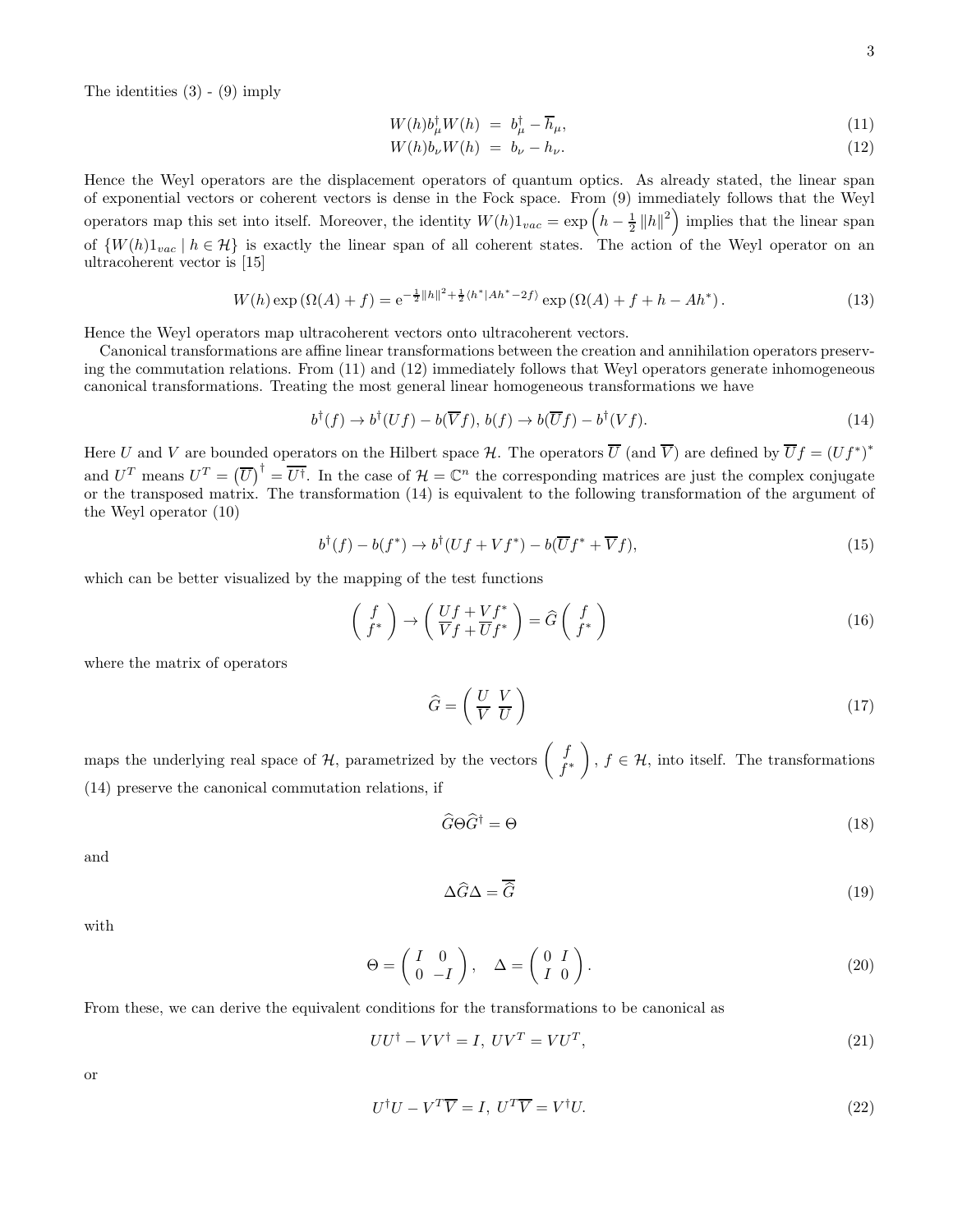The operators (17) form the group  $\mathcal{G}_c$  of linear canonical transformations, which are often called Bogoliubov transformations [18]. Thereby it is sufficient to identify the mapping  $G = G(U, V)$  in the first line of (16)

$$
f \in \mathcal{H} \to G(U, V)f = Uf + Vf^* \in \mathcal{H},\tag{23}
$$

which is an R-linear transformation on  $H$ . The successive application of canonical transformations corresponds to the multiplication of the respective matrix operators (17) or of the respective operators (23). In the latter case the multiplication law follows from the definition as

$$
G_2 G_1 f = G_2 (U_1 f + V_1 f^*) = (U_2 U_1 + V_2 \overline{V}_1) f + (U_2 V_1 + V_2 \overline{U}_1) f^*.
$$
\n(24)

The inverse mapping of (23) is

$$
G^{-1}(U,V)f = U^{\dagger}f - V^Tf^* = G(U^{\dagger}, -V^T)f.
$$
\n(25)

In the finite dimensional case  $\mathcal{H} = \mathbb{C}^n$  the identity (18) implies that  $\mathcal{G}_c$  is a subgroup of  $SU(n, n)$ . The identity (19) is an additional reality constraint, such that  $\mathcal{G}_c$  is isomorphic to the real symplectic group [19].

For finite dimensional Hilbert spaces  $H$  the canonical transformations (14) can always be implemented by unitary operators on the Fock space  $\mathcal{F}(\mathcal{H})$ ; in the infinite dimensional case one needs the additional constraint that V is a Hilbert-Schmidt operator [17, 20].

In order to define canonical transformations in Fock space, we set up a projective representation of the group  $\mathcal{G}_c$ by identifying for each element G of  $\mathcal{G}_c$  a unitary operator  $T(G)$  on  $\mathcal{F}(\mathcal{H})$  such that

$$
T(id) = I, T(G_2)T(G_1) = \omega(G_2, G_1)T(G_2G_1)
$$
\n(26)

with a multiplier  $\omega(G_2, G_1) \in \mathbb{C}$ ,  $|\omega(G_2, G_1)| = 1$ . It is sufficient to define  $T(G)$  on the set of exponential vectors

$$
T(G)\exp f = \det|U|^{-\frac{1}{2}}\exp\left(\Omega(U^{\dagger - 1}V^T) + U^{\dagger - 1}f - \frac{1}{2}\langle f | V^{\dagger}U^{\dagger - 1}f \rangle\right).
$$
 (27)

Thereby the operator  $|U| = \sqrt{UU^{\dagger}} = \sqrt{I + VV^{\dagger}} \ge I$  is the positive self-adjoint part of U. Since V is a Hilbert-Schmidt operator, we know that  $|U| - I$  is a trace class operator, and the determinant det  $|U|$  is well defined also if  $\dim \mathcal{H} = \infty$ . The formula (27) shows that in general canonical transformations map coherent vectors – including the vacuum – onto ultracoherent vectors. This class of vectors turns out to be stable against canonical transformations, see Appendix A and [15]. In order to work out the group structure of  $T(G)$ , its action on the ultracoherent vector (2) is also needed. This is illustrated in Appendix A and [15].

All canonical transformations are products of the following two classes of canonical transformations, cf. [19].

1. Take a self-adjoint operator  $\Psi = \Psi^{\dagger}$  on  $\mathcal{H}$ . Then

$$
\widehat{G} = \exp i \left( \begin{array}{cc} \Psi & 0 \\ 0 & -\overline{\Psi} \end{array} \right) = \left( \begin{array}{cc} U & 0 \\ 0 & \overline{U} \end{array} \right) \tag{28}
$$

is a matrix operator of the type (17), where the unitary operator

$$
U = \exp i\Psi \tag{29}
$$

and  $V = 0$  obviously satisfy the conditions (21). The transformation (23)  $G(U, 0)$  coincides with the unitary operator U. We simply denote  $T(G(U, 0))$  by  $R(U)$ . From (27) we obtain

$$
R(U)\exp f = \exp Uf.
$$
\n(30)

In this case the homogeneous canonical transformations map coherent states onto coherent states, and ultracoherent vectors are mapped onto

$$
R(U)\exp\left(\Omega(Z) + f\right) = \exp\left(\Omega(UZU^{T}) + Uf\right). \tag{31}
$$

2. As the second case of a canonical transformation take a symmetric Hilbert-Schmidt operator  $\Xi = \Xi^T$  on  $\mathcal{H}$ . Then

$$
\widehat{G} = \exp\left(\frac{0}{\Xi} \frac{\Xi}{0}\right) = \left(\frac{U}{V} \frac{V}{U}\right)
$$
\n(32)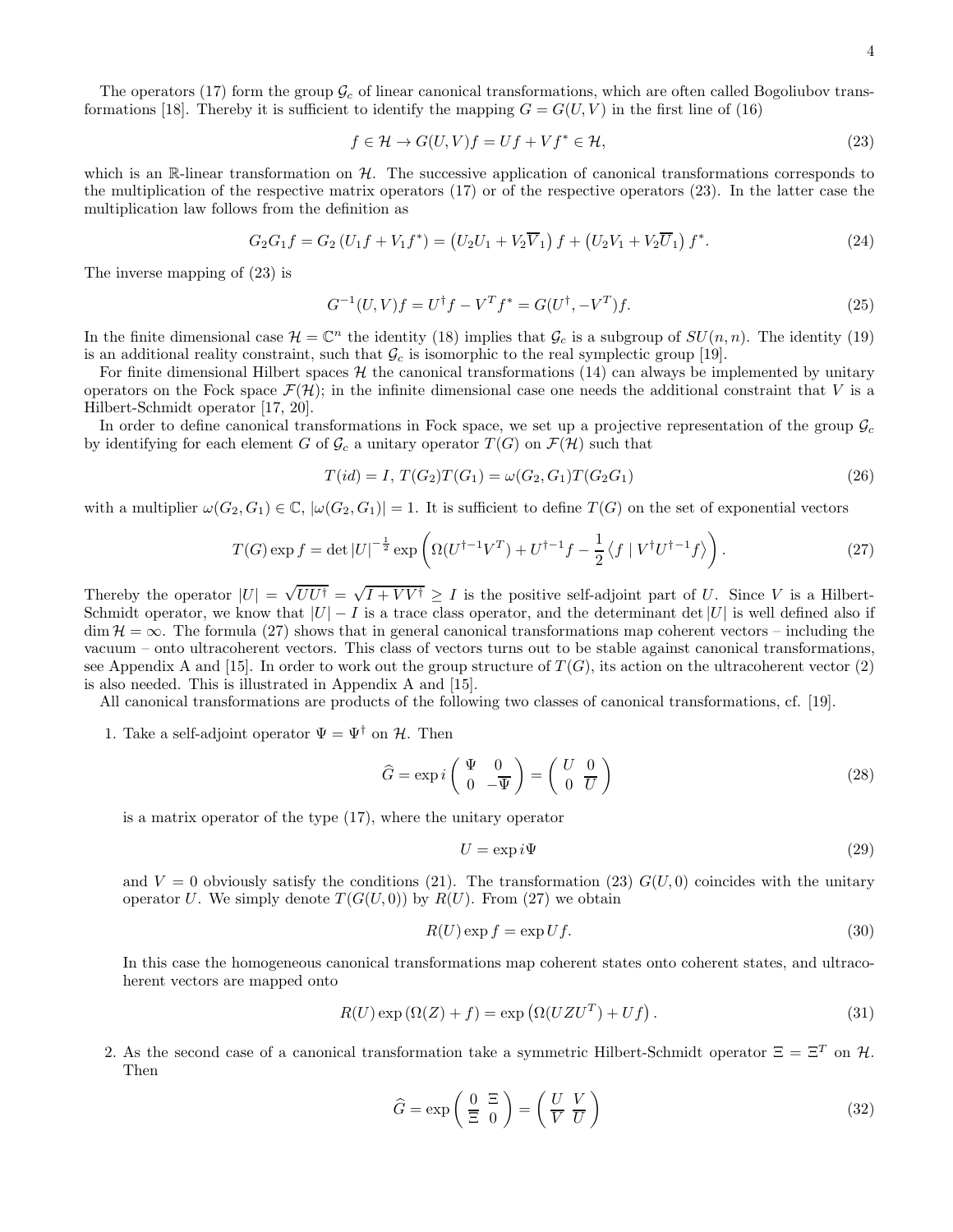is a matrix operator of the type (17) with the bounded operators

$$
U = \cosh\sqrt{\Xi} \ge I \quad \text{and} \quad V = \Xi \frac{\sinh\sqrt{\Xi} \Xi}{\sqrt{\Xi} \Xi} = \frac{\sinh\sqrt{\Xi} \Xi}{\sqrt{\Xi} \Xi} \Xi = V^T,\tag{33}
$$

which satisfy the conditions (21). Moreover,  $U - I$  is a positive trace class operator and V is a Hilbert-Schmidt operator. We use the short notation  $G_{\Xi} = G \left( \cosh \sqrt{\Xi \Xi}, \Xi \left( \overline{\Xi} \Xi \right)^{-\frac{1}{2}} \sinh \sqrt{\Xi \Xi} \right)$  and  $S(\Xi) = T(G_{\Xi})$ . The definition (27) yields

$$
S(\Xi) \exp f = \det \left( \cosh \sqrt{\Xi} \overline{\Xi} \right)^{-\frac{1}{2}} \times \exp \left\{ \Omega \left( \frac{\tanh \sqrt{\Xi} \overline{\Xi}}{\sqrt{\Xi} \overline{\Xi}} \Xi \right) + \left( \cosh \sqrt{\Xi} \overline{\Xi} \right)^{-1} f - \frac{1}{2} \left\langle f \mid \overline{\Xi} \frac{\tanh \sqrt{\Xi} \overline{\Xi}}{\sqrt{\Xi} \overline{\Xi}} f \right\rangle \right\}.
$$
\n(34)

In the next Section we shall see that these operators produce the squeezing of quantum optics. If  $\Xi = \overline{\Xi} = \Xi^{\dagger}$  is real and self-adjoint, then (32) becomes

$$
\widehat{G} = \begin{pmatrix} \cosh \Xi & \sinh \Xi \\ \sinh \Xi & \cosh \Xi \end{pmatrix}
$$
 (35)

and (34) simplifies to

$$
S(\Xi)\exp f = \det\left(\cosh \Xi\right)^{-\frac{1}{2}} \exp\left(\Omega\left(\tanh \Xi\right) + \left(\cosh \Xi\right)^{-1} f - \frac{1}{2} \left\langle f \mid \tanh \Xi f \right\rangle\right). \tag{36}
$$

From (28) and (32) we see that all these canonical transformations can be considered as elements of one parameter subgroups, and we can easily obtain the Lie algebra of the representation  $T(G)$ .

The unitary operator (29) can be extended to a one parameter group  $U(t) = \exp i\Psi t$ . The generator of the group  $T(U(t))$  is then calculated from  $K_{\Psi} \exp f := -i\frac{d}{dt}T(\exp it\Psi) \exp f\mid_{t=0} = \Psi f \circ \exp f$  as

$$
K_{\Psi} = b^{\dagger} \Psi b,\tag{37}
$$

such that the operator  $R(U)$  (30) is given by

$$
R = \exp ib^{\dagger} \Psi b. \tag{38}
$$

For the proof of the identity (37) it is sufficient to choose a rank one operator  $\Psi = |g\rangle \langle g^*|$ . Then  $b^{\dagger} \Psi b = b^{\dagger} (g) b (g^*)$ and  $b^{\dagger}(g)b(g^*) \exp f = g \langle g^* | f \rangle \exp f = \Psi f \circ \exp f.$ 

For fixed  $\Xi$  the operators  $G(\lambda) = G_{\lambda\Xi}$ ,  $\lambda \in \mathbb{R}$ , form a one parameter group of symplectic transformations with  $G(0) = id$  and  $G(\lambda_1)G(\lambda_2) = G(\lambda_1 + \lambda_2)$ . Using formula (A5) it is straightforward to check that  $G(\lambda) \to S(\lambda)$  $T(G(\lambda))$  is a faithful unitary representation of this subgroup. If  $S(\lambda)$  is applied to coherent states we obtain from (34)

$$
\frac{d}{d\lambda}S(\lambda)\exp f\mid_{\lambda=0}=\Omega(\Xi)\circ\exp f-\frac{1}{2}\left\langle f\mid \overline{\Xi}f\right\rangle\exp f=K_{\Xi}\exp f.
$$
\n(39)

Since the linear span of coherent states is dense this completely fixes the generator of this group. Using creation and annihilation operators this generator is identified with

$$
K_{\Xi} = \frac{1}{2} \left( b^{\dagger} \Xi b^{\dagger} - b \overline{\Xi} b \right),\tag{40}
$$

and  $S_{\Xi}$  is given by

$$
S(\Xi) = \exp\frac{1}{2} \left( b^{\dagger} \Xi b^{\dagger} - b \overline{\Xi} b \right). \tag{41}
$$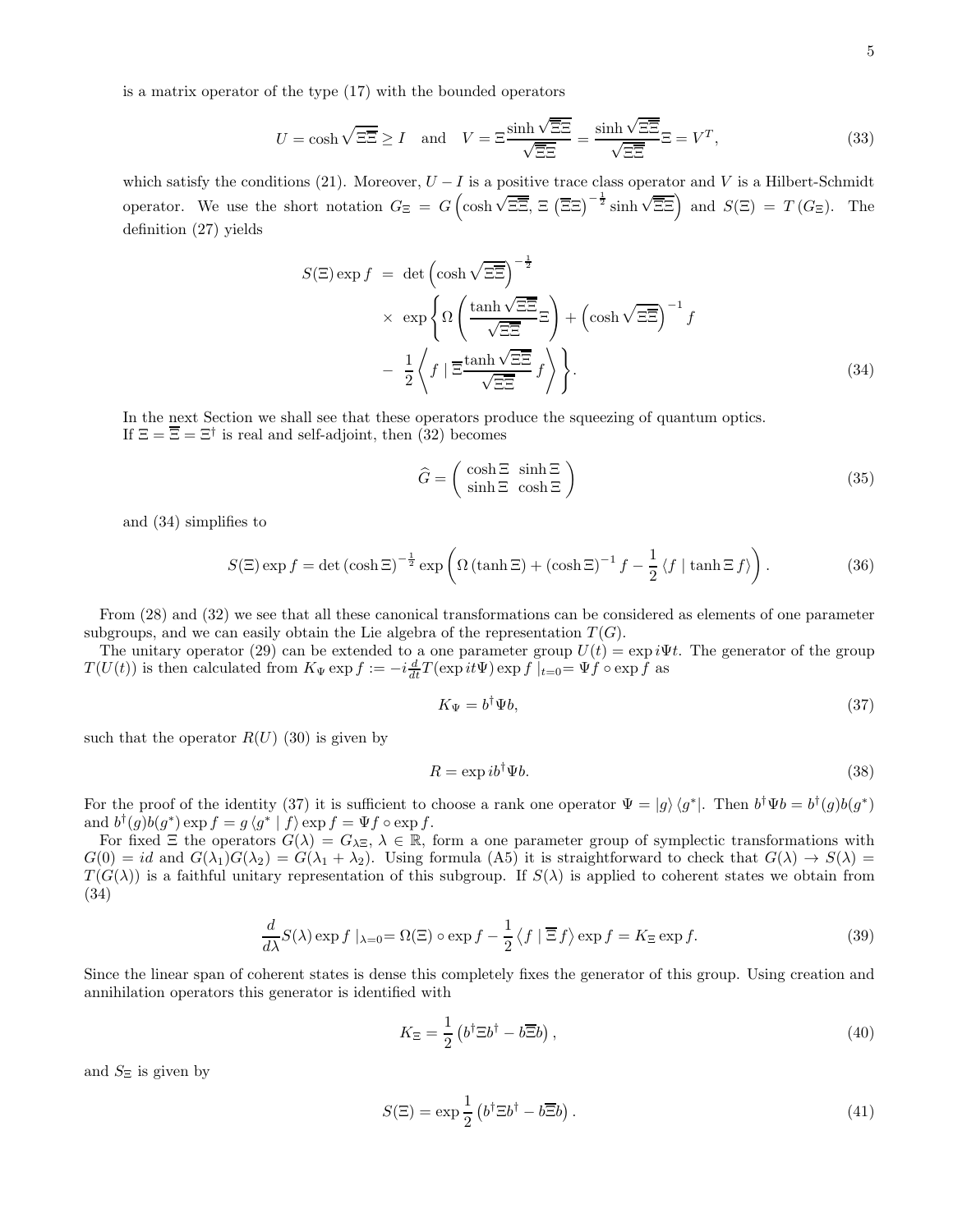To prove the identity (40) it is sufficient to choose a symmetric rank one operator  $\Xi = |h\rangle \langle h|$  with  $h \in \mathcal{H}$ . Then the application of  $b^{\dagger} \Xi b^{\dagger} - b \overline{\Xi} b = b^{\dagger} (h) b^{\dagger} (h) - b(h^*) b(h^*)$  onto a coherent state yields, see (3) and (4),  $(b^{\dagger} \Xi b^{\dagger} - b \overline{\Xi} b) \exp f =$  $(h \circ h - \langle h^* | f \rangle^2)$  exp f. On the other hand we have  $2\Omega(\Xi) = h \circ h$  and  $\langle f | \overline{\Xi} f \rangle = \langle h^* | f \rangle^2$ , and (40) follows.

The Weyl operator and the homogeneous canonical transformations are related by the identity

$$
T(G)W(h)T^+(G) = W(Gh),\tag{42}
$$

where G is the mapping  $(23)$ . This follows from  $(13)$  and  $(A5)$ . Actually this identity can already be inferred from (10) and (15), if the existence of the unitary representation  $T(G)$  is taken for granted.

## III. Squeezed states and connection with canonical transformations

# A. Single-mode squeeze operator

If  $\mathcal{H} = \mathbb{C}$  the expressions of Sect. II simplify considerably. Then the operator  $\Xi$  in (32) is just a complex number  $\xi \in \mathbb{C}$ . The single-mode squeeze operator is now defined in agreement with the squeeze operators in [21, 22] as a special case of (41)

$$
S_{\xi} = \exp\left(\frac{1}{2}\left(\xi b^{\dagger 2} - \xi^* b^2\right)\right)
$$
  
= \exp(iO(\xi)) (43)

where  $\xi = re^{i\theta}$  and

$$
O(\xi) = \frac{1}{2i} (\xi b^{\dagger 2} - \xi^* b^2).
$$
 (44)

Here  $b, b^{\dagger}$  are the creation and annihilation operators. Now using a single-mode rotation operator defined as, see (38),

$$
T(\phi) = \exp(i\phi b^{\dagger} b) \text{ with } \phi \in \mathbb{R}
$$
 (45)

one has

$$
T^{\dagger}(\phi)O(\xi)T(\phi) = O(\xi e^{-i2\phi}).\tag{46}
$$

For  $\phi = \frac{\theta}{2}$  it follows from the above equation that  $O(\xi)$  is unitarily equivalent to  $O(r)$ . Thus we can see that  $S_{\xi}$  is unitarily equivalent to  $S_r$ . In the notation of Sect. II the operator  $S_r$  is exactly of the form (36).

The Lie algebra of the squeeze operator defined by Eq. (43) is spanned by

$$
B_{+} = \frac{1}{2}b^{\dagger}b^{\dagger}, B_{-} = -\frac{1}{2}bb, J_{3} = \frac{1}{2}(b^{\dagger}b + \frac{1}{2}).
$$
\n(47)

These operators satisfy the commutation relations [23]

$$
[B_+, B_-] = 2J_3, [J_3, B_\pm] = \pm B_\pm.
$$
\n<sup>(48)</sup>

# B. n-mode squeeze operator

If  $\mathcal{H} = \mathbb{C}^n$  we can generalize this case to n-modes. Let  $\Xi$  be an  $n \times n$  symmetric (complex) matrix. We define the  $n$ -mode squeeze operator as the canonical transformation  $(41)$ 

$$
S(\Xi) = \exp\frac{1}{2} \left( b^{\dagger} \Xi b^{\dagger} - b \overline{\Xi} b \right). \tag{49}
$$

An n-mode rotation operator is the canonical transformation (38)

$$
T(\Phi) = \exp\left(ib^{\dagger}\Phi b\right) \tag{50}
$$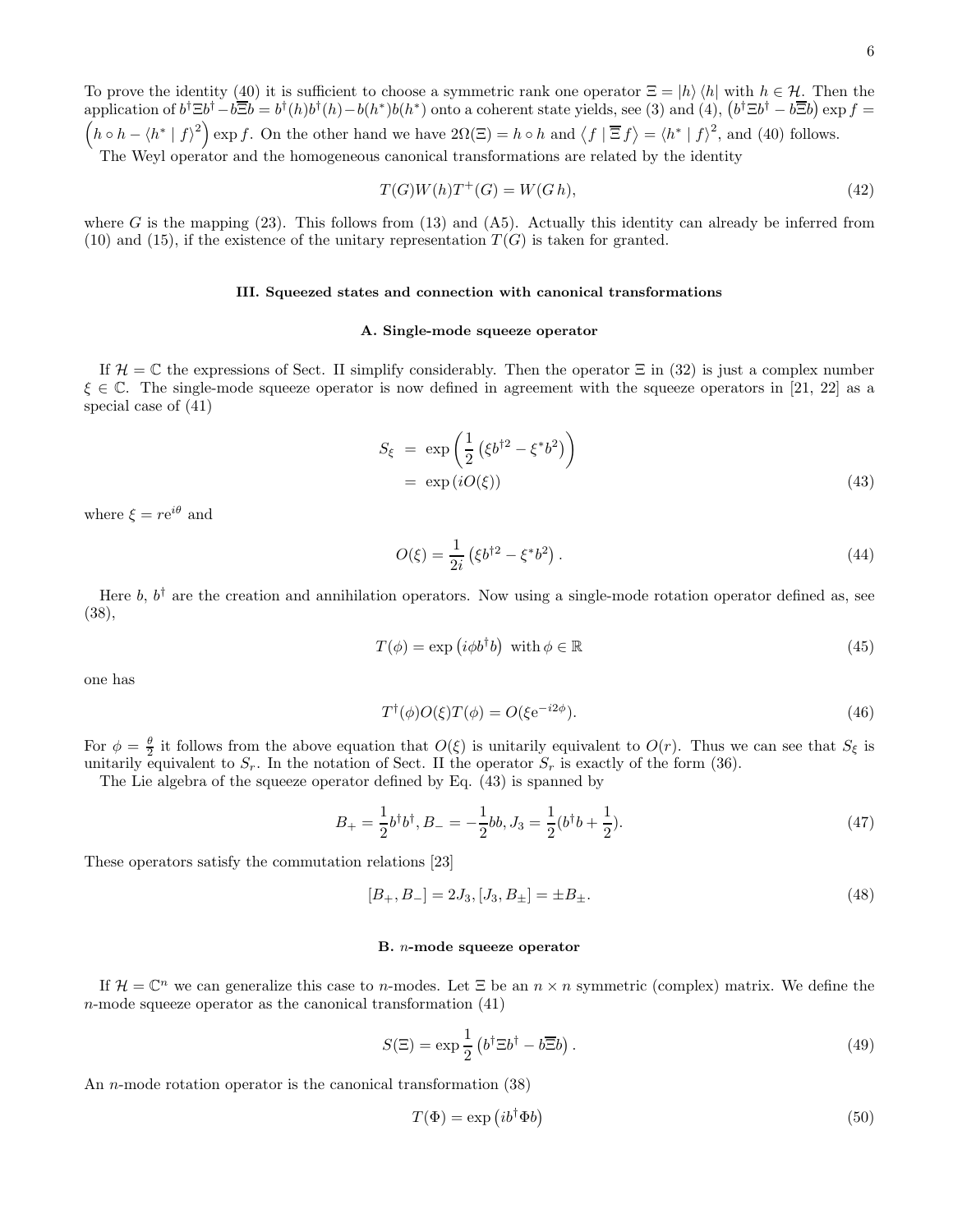where  $\Phi$  is an  $n \times n$  Hermitian matrix. From (31) and (34) the well known identity

$$
T^{\dagger}(\Phi)S(\Xi)T(\Phi) = S(e^{-i\Phi}\Xi e^{-i\Phi^T}),\tag{51}
$$

cf. [21], follows. Using the fact that  $\Xi$  is an  $n \times n$  symmetric matrix and  $\Phi$  is an  $n \times n$  Hermitian matrix, it can be shown (cf. Ref. [24]: Appendix II, Lemma 1) that

$$
e^{-i\hat{\Phi}} \Xi e^{-i\hat{\Phi}^T} = \Xi_D \tag{52}
$$

where  $\Xi_D$  is real diagonal with non negative elements  $(d_1, ..., d_n)$ . Thus  $S_{\Xi}$  is unitarily equivalent to

$$
T^{\dagger}(\Phi)S(\Xi)T(\Phi) = S^{(1)}(d_1)S^{(2)}(d_2)\dots S^{(n)}(d_n)
$$
\n(53)

where  $S^{(k)}$  denotes a single-mode  $(k)$  squeeze operator as considered above. The action of the squeezing operator on the exponential and the ultracoherent vectors can be deduced from Eq. (36) and Eq. (A5) respectively.

#### IV. Effect of Squeezing of the Bath on the decoherence properties of the system

In this section we will, as an application, discuss the effect of squeezing of the bath on the decoherence properties of the system. In Section IV (A) we take up a class of models with a massless bosonic field representing the environment (bath) with the squeezed vacuum and squeezed thermal states representing the reference states of the environment and in Section IV (B) we make use of the squeezed thermal states on a generic open quantum system model and demonstrate its ability to put a check on the decoherence properties of the system.

#### A. Superselection and squeezing

The central idea behind 'Open Systems' is that a system is not isolated but in contact with its surroundings called its environment (reservoir) which influences the time evolution of the system making it nonunitary. Decoherence is motivated by the 'openness' of the system and describes how classical properties emerge from an inherent quantum dynamics. This can be thought of as a superselection rule induced by the environment [5]. The central feature in these studies is the reduced density matrix of the system  $(\rho_S)$  of interest obtained by taking a trace over the environment

$$
\rho_S(t) = \text{tr}_R U(t) \left( \rho_S \otimes \rho_R \right) U^{\dagger}(t) \tag{54}
$$

where  $\rho(0) = \rho_S \otimes \rho_R$  is the initial state of the system-reservoir complex and  $U(t)$  is the unitary operator describing the unitary time evolution of the entire system-reservoir complex. Here  $S$  and  $R$  stand for the system and reservoir respectively.

The dynamics of the total system-reservoir complex is said to induce superselection rules [25, 26] into the system S, if there exist projection operators  $\{P_S(\Delta) | \Delta \subset \mathbb{R}\}$  on the Hilbert space  $\mathcal{H}_S$  such that

$$
P_S(\Delta^1)\rho_S(t)P_S(\Delta^2) \to 0 \quad \text{if } t \to \infty \text{ and } \text{dist}(\Delta^1, \Delta^2) > 0,
$$
\n
$$
(55)
$$

i.e., the off-diagonal parts  $P_S(\Delta^1)\rho_S(t)P_S(\Delta^2)$  of the statistical operators of the system S are dynamically suppressed. In any concrete case one has to specify this decrease. For our model we can derive a uniform decrease of the trace norm

$$
||P_S(\Delta^1)\rho_S(t)P_S(\Delta^2)||_1 \to 0 \quad \text{if } t \to \infty \text{ and } \text{dist}(\Delta^1, \Delta^2) > 0. \tag{56}
$$

Here the projection operators  $P_S(\Delta)$  are defined for all intervals  $\Delta \subset \mathbb{R}$  of the real line and satisfy

$$
P_S(\Delta^1 \cup \Delta^2) = P_S(\Delta^1) + P_S(\Delta^2) \text{ if } \Delta^1 \cap \Delta^2 = \emptyset P_S(\Delta^1)P_S(\Delta^2) = P_S(\Delta^1 \cap \Delta^2), P_S(\emptyset) = 0, P_S(\mathbb{R}) = 1.
$$
 (57)

Now we take a model with the Hamiltonian, see [25, 26] for details,

$$
H = H_S \otimes I_R + I_S \otimes H_R + V_S \otimes V_R, \tag{58}
$$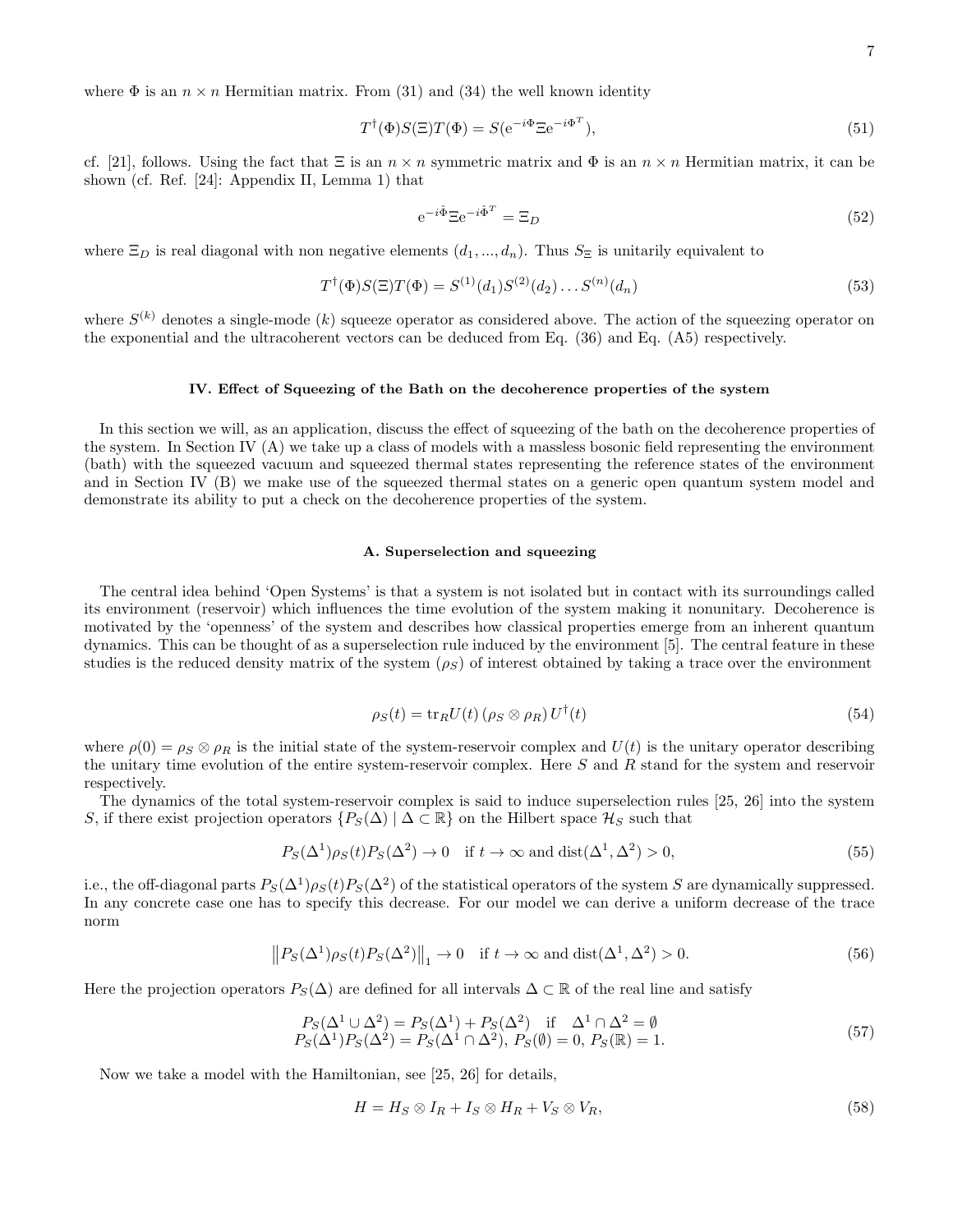with

$$
H_S = \frac{1}{2}P^2
$$
 and  $V_S = P$  (59)

where  $P = -i d/dx$  is the momentum operator of the particle. We thus have a velocity coupling and a massless boson field is taken as the reservoir. Here  $H_S$  is the positive Hamiltonian of S,  $H_R$  is the positive Hamiltonian of R, and  $V_S \otimes V_R$  is the interaction potential between S and R with operators  $V_S$  on  $\mathcal{H}_S$  and  $V_R$  on  $\mathcal{H}_R$ . The unitary operator giving the total system-reservoir dynamics is given by

$$
U(t) = (U_S(t) \otimes I_R) \int P_S(d\lambda) \otimes \exp(-i (H_R + \lambda V_R) t), \qquad (60)
$$

where  $U_S(t) = \exp(-iH_St)$ , and  $P_S(\Delta)$ ,  $\Delta \subset \mathbb{R}$ , is the family of projection operators coming from the spectral resolution of  $V_S$ 

$$
V_S = \int_{\mathbb{R}} \lambda P_S(d\lambda). \tag{61}
$$

Exactly these projection operators generate the superselection sectors of the model.

The reduced density matrix of the system given by Eq. (54) becomes

$$
\rho_S(t) = U_S(t) \left( \int_{\mathbb{R} \times \mathbb{R}} \chi(\alpha, \beta; t) P_S(d\alpha) \rho_S P_S(d\beta) \right) U_S^{\dagger}(t), \tag{62}
$$

with the trace over the reservoir

$$
\chi(\alpha, \beta; t) = \text{tr}_R \left( e^{i(H_R + \alpha V_R)t} e^{-i(H_R + \beta V_R)t} \rho_R \right).
$$
\n(63)

As concrete case we take a massless boson field as reservoir. The Hilbert space  $\mathcal{H}_R$  is the Fock space  $\mathcal{F}(\mathcal{H}_1)$  generated by the one particle space  $\mathcal{H}_1$  of the bosons. The Hamiltonian  $H_R$  is given by

$$
H_R = \int d^n k \ \varepsilon(k) a_k^\dagger a_k \tag{64}
$$

where  $\varepsilon(k) = c|k|$   $(c > 0, k \in \mathbb{R}^n)$  is the positive energy function associated with the one-particle Hamilton operator M on  $\mathcal{H}_1$ 

$$
(Mf)(k) = \varepsilon(k)f(k). \tag{65}
$$

The interaction potential  $V_R$  is taken here as the self-adjoint operator

$$
V_R = \Phi(h) := a^{\dagger}(h) + a(h),
$$
\n(66)

where the real vector  $h = h^* \in \mathcal{H}_1$  satisfies the constraint  $2 \left\| M^{-\frac{1}{2}} h \right\| \leq 1$ . This enables us to define the Hamiltonian given by Eq. (58) as a well defined semibounded operator. The Hamiltonian  $H(\alpha) = H_R + \alpha \Phi(h)$  describes the van Hove model [27]. It is defined as a semibounded self-adjoint operator on the Fock space  $\mathcal{F}(\mathcal{H}_1)$  if  $h \in \mathcal{D}(M^{-\frac{1}{2}}) \subset \mathcal{H}_1$ , i.e., h is in the domain of  $M^{-\frac{1}{2}}$  where M is the one-particle Hamilton operator of the boson field.

If the reference state of the environment is a coherent state, then the trace (63) coincides up to a phase factor with the expectation of a Weyl operator in the state of the environment [25, 26]

$$
\chi(\alpha, \beta; t) = e^{-i\varphi(\alpha, \beta, t)} \operatorname{tr}_R W((\alpha - \beta)k(t)) \rho_R \tag{67}
$$

with the vector

$$
k(t) = (e^{iMt} - I) M^{-1}h = M^{-1}(\cos Mt - I)h + i M^{-1}\sin Mt h.
$$
\n(68)

The phase  $\varphi(\alpha, \beta, t)$ , which also depends on the reference state, is not needed for the following arguments. The trace in (67) is easily calculated if the reference state  $\rho_R$  is the vacuum. Making use of the fact that the Weyl operator acts on the vacuum to produce the coherent state and the expectation of the Weyl operator in the vacuum is given by

$$
(1_{vac} \mid W(h)1_{vac}) = e^{-\frac{1}{2}||h||^2},\tag{69}
$$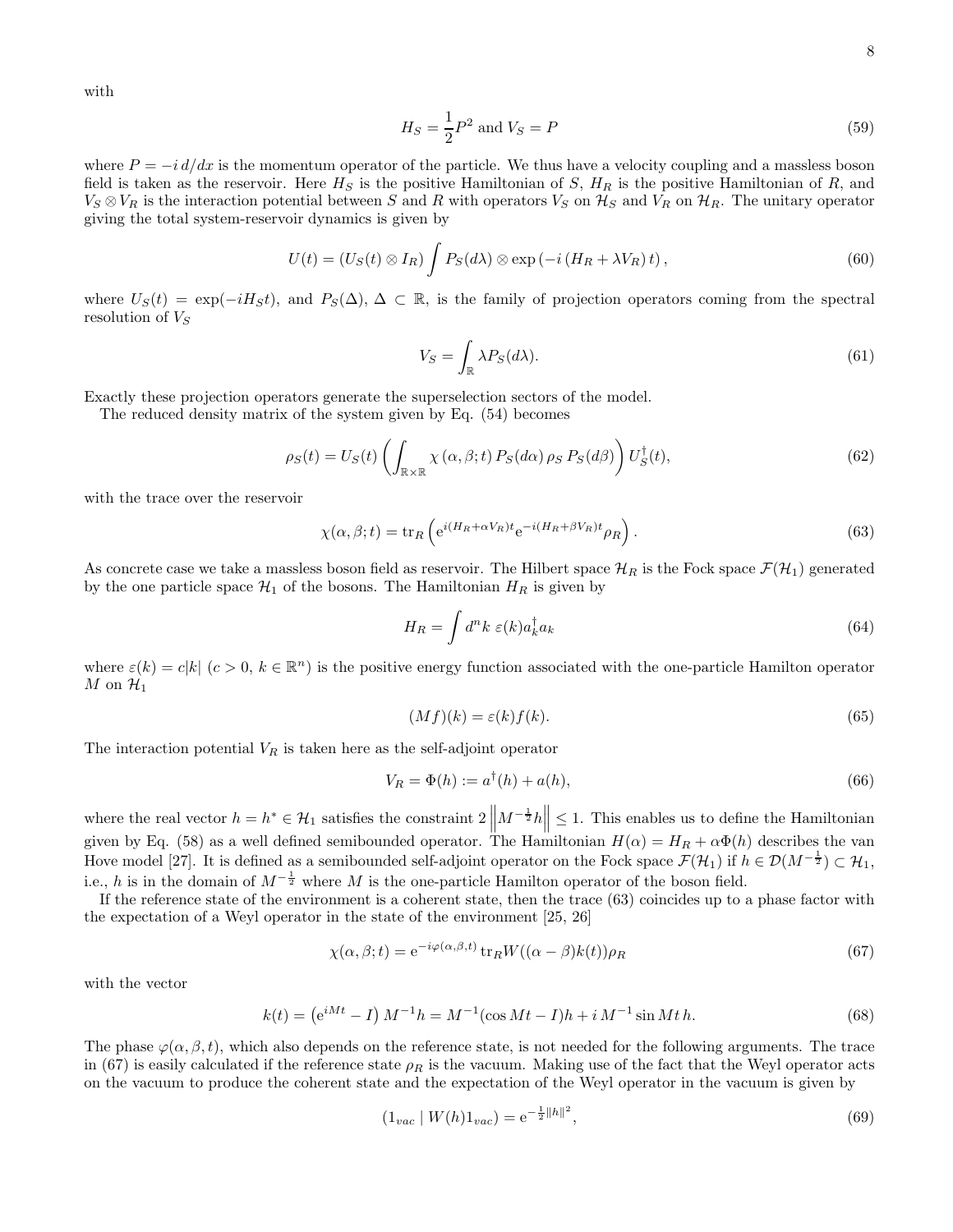as can be inferred from Eq. (A7) in Appendix A by setting  $f = g = 0$ , the trace in (67) follows as

$$
\chi(\alpha,\beta;t) = e^{-i\varphi(\alpha,\beta,t)} \exp\left\{-\frac{1}{2}(\alpha-\beta)^2 \left\|k(t)\right\|^2\right\}.
$$
\n(70)

Here  $k(t)$  is as given in Eq. (68). In [25, 26] it has been shown that the operator (61) is a superselection operator, if

$$
||k(t)||^{2} = ||(I - \cos Mt)M^{-1}h||^{2} + ||M^{-1}\sin Mth||^{2}
$$
\n(71)

diverges for  $t \to \infty$ , and it is found that the conditions for such a divergence are  $h \in \mathcal{D}(M^{-\frac{1}{2}})$  and  $h \notin \mathcal{D}(M^{-1})$ . These conditions also require that the boson field becomes infrared divergent [28, 29], i.e., the boson field is still defined on the Fock space, but the bare boson number diverges and the ground state disappears into the continuum.

This result was obtained for the vacuum as reference state. To investigate the model with a squeezed vacuum as reference state, we choose a symmetric Hilbert-Schmidt operator  $\Xi$  on  $\mathcal{H}_1$ . The operator  $S(\Xi)$  (34) generates the squeezed vacuum state

$$
1_{\Xi} = S(\Xi)1_{vac} \in \mathcal{F}(\mathcal{H}_1). \tag{72}
$$

Now we make use of the identity (42) with the canonical transformation  $G = G(\cosh \Xi, -\sinh \Xi) =$  $G^{-1}(\cosh \Xi, \sinh \Xi)$ . Then the trace in (67) follows from

$$
\left(1_{\Xi} | W(\tilde{k}) 1_{\Xi}\right) = \left(1_{vac} | S^{\dagger}(\Xi) W(\tilde{k}) S(\Xi) 1_{vac}\right) = \left(1_{vac} | W(G\tilde{k}) 1_{vac}\right)
$$

$$
= \exp\left(-\frac{1}{2} \left\|G\tilde{k}\right\|^2\right)
$$

where  $\tilde{k} = (\alpha - \beta)k(t)$  with  $k(t)$  as in Eq. (68). The condition for induced superselection rules therefore depends on the divergence of

$$
\left\|G\tilde{k}(t)\right\|^2 = (\alpha - \beta)^2 \left\|(\cosh \Xi) k(t) - (\sinh \Xi) k^*(t)\right\|^2
$$
  
= 
$$
(\alpha - \beta)^2 \left\|k(t) + (\cosh \Xi - I) k(t) - (\sinh \Xi) k^*(t)\right\|^2.
$$
 (73)

Since the mapping  $G$  is bounded and has a bounded inverse, this norm diverges exactly under the same conditions as (71) does. A closer inspection shows that the leading divergent contribution comes from  $k(t)$ , which coincides with (68). The operators cosh  $\Xi - I$  and sinh  $\Xi$  are Hilbert-Schmidt operators and the terms  $(\cosh \Xi - I) k(t)$  and  $(\sinh \Xi) k^*(t)$  may substantially contribute at intermediate times, but the asymptotics for large times is dominated by  $k(t)$ .

In [26] also the case of a bath with inverse temperature  $\beta > 0$  has been considered. Then instead of the vacuum expectation (69) we need the expectation of the Weyl operator in a thermal state. For the boson system with the one-particle Hamiltonian M this expectation is the Gaussian function

$$
\langle W(h) \rangle_{\beta} = \exp \left( - \left( h \mid \left( (e^{\beta M} - I)^{-1} + \frac{1}{2} \right) h \right) \right),
$$

which is always smaller than the vacuum expectation,  $\langle W(h) \rangle_{\beta} < \exp \left(-\frac{1}{2} ||h||^2\right)$ . Hence superselection sectors are induced even faster than at temperature zero, if (71) diverges. In a squeezed temperature state the expectation of the Weyl operator is given by

$$
\langle W(h) \rangle_{\beta, \Xi} = \langle W(Gh)_{\beta}, \qquad (74)
$$

where G is again the canonical transformation  $G = G(\cosh \Xi, -\sinh \Xi)$ . As in the case of the vacuum, induced superselection sectors follow from the divergence of (73). Thereby the decoherence can be strongly influenced by squeezing at intermediate times, but the behavior at large times is the same as for the unsqueezed temperature state.

Thus we see that for this model, the squeezing of the bath does not put any check on the superselection properties of the system.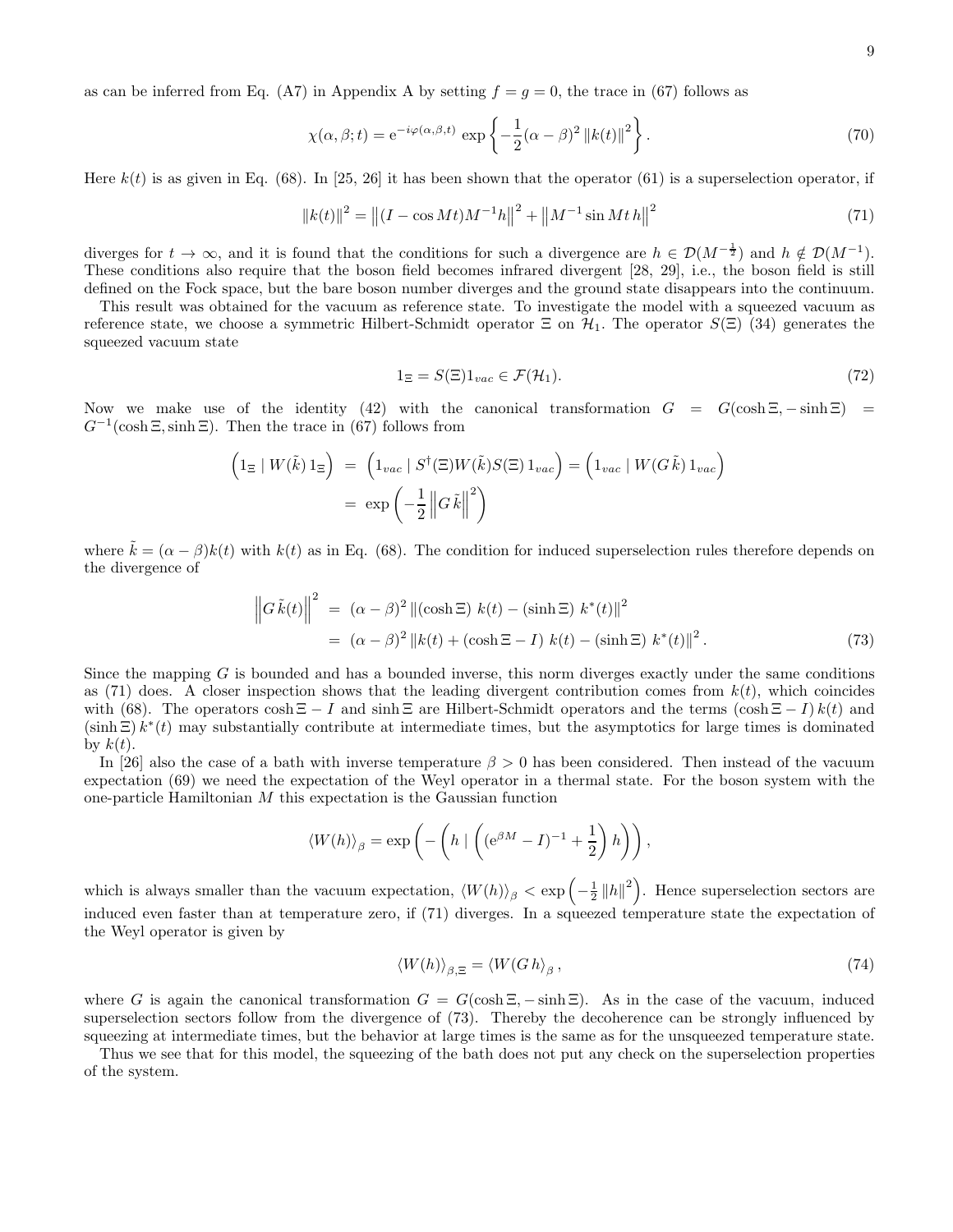# B. Open quantum system with a squeezed thermal bath

We take the model Hamiltonian

$$
H = H_S + H_R + H_{SR},\tag{75}
$$

where

$$
H_S = \frac{1}{2}M\left[\dot{x}^2 + \Omega^2 x^2\right]
$$
\n<sup>(76)</sup>

is the system Hamiltonian,

$$
H_R = \sum_{n=1}^{N} \frac{1}{2} m_n \left[ \dot{q_n}^2 + \omega_n^2 q_n^2 \right] \tag{77}
$$

is the reservoir Hamiltonian, and

$$
H_{SR} = \sum_{n=1}^{N} \left[ c_n x q_n \right] \tag{78}
$$

is the system-reservoir interaction Hamiltonian. We use separable initial conditions, i.e., the system and reservoir are initially uncorrelated with the initial state of the reservoir being a squeezed thermal initial state

$$
\rho_R(0) = S \rho_{th} S^{\dagger}.
$$
\n<sup>(79)</sup>

Here

$$
\rho_{th} = \left[1 - \exp\left(\frac{-\hbar\omega}{k_B T}\right)\right] \sum_{n} \exp\left(\frac{-n\hbar\omega}{k_B T}\right) |n\rangle\langle n| \tag{80}
$$

is a thermal density matrix at temperature  $T = \beta^{-1}$  and

$$
S = S(\Xi) \tag{81}
$$

is a squeeze operator of Section III, see also [22] and [30]. This definition of a squeezed thermal bath exactly corresponds to that of Section IV (A); the expectation of the Weyl operator in the state (80) has the form (74).

By taking the trace over the environment degrees of freedom, we obtain the master equation for the system of interest [31] from which we can get the Wigner equation by the following prescription [2, 32]

$$
\frac{\partial}{\partial t}W(p,x,t) = \frac{1}{2\pi\hbar} \int_{-\infty}^{\infty} dy \ e^{\frac{i}{\hbar}py} \left\langle x - \frac{1}{2}y \middle| \frac{\partial}{\partial t} \rho_S \middle| x + \frac{1}{2}y \right\rangle.
$$
 (82)

The trace operation, to get the reduced density matrix, involved the expectation of the Weyl operator in the thermal state. This reveals the intimate connection of canonical transformations with open system dynamics. The connection between the Wigner function and the Weyl operator is illustrated by the following relation

$$
C(\alpha, \beta) = \text{tr}\left(\rho \, \mathrm{e}^{i(\alpha \hat{x} + \beta \hat{p})}\right) = \int dx \, \int dp \, \mathrm{e}^{i(\alpha x + \beta p)} W(x, p) \tag{83}
$$

where  $e^{i(\alpha \hat{x} + \beta \hat{p})}$  is the canonical form of the Weyl operator and  $W(x, p)$  is the Wigner function. The inverse of this function gives the Wigner function as a function of the trace as

$$
W(x,p) = \frac{1}{(2\pi)^2} \int d\alpha \int d\beta \ e^{-i(\alpha x + \beta p)} C(\alpha, \beta).
$$
 (84)

Thus the Wigner equation for the system of interest is obtained as

$$
\frac{\partial W}{\partial t} = -\frac{1}{M} \frac{\partial}{\partial x} pW + M\Omega_{ren}^2(t) \frac{\partial}{\partial p} xW + 2\Gamma(t) \frac{\partial}{\partial p} pW \n- \hbar D_{pp}(t) \frac{\partial^2}{\partial p^2} W - \hbar (D_{xp}(t) + D_{px}(t)) \frac{\partial^2}{\partial x \partial p} W \n- \hbar D_{xx}(t) \frac{\partial^2}{\partial x^2} W.
$$
\n(85)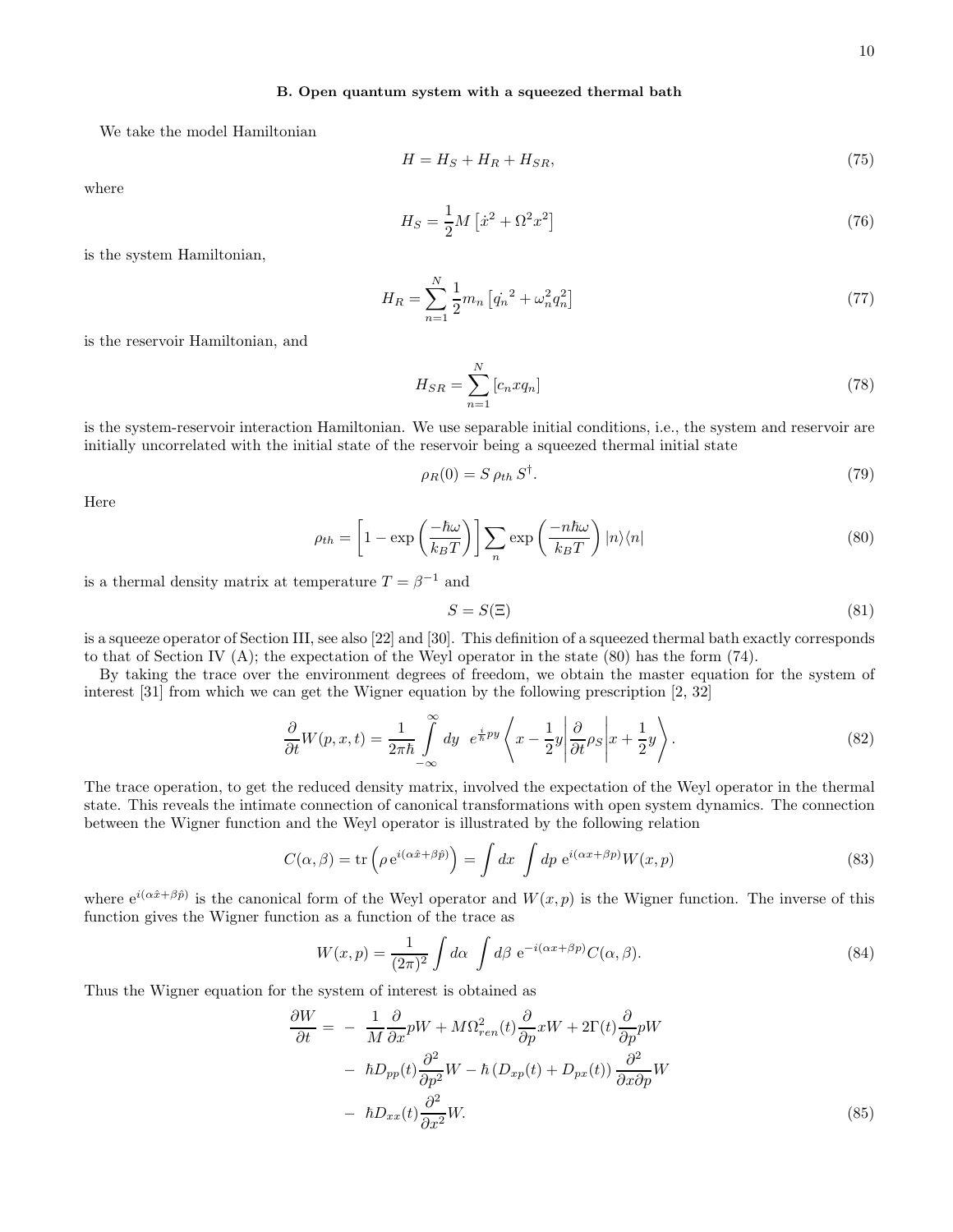Up to this point our treatment has been exact and is valid for any reservoir spectral density. Now, for the simplicity of computations, we take an Ohmic reservoir with spectral density

$$
I(\omega) = \frac{2}{\pi} \gamma_0 M \omega.
$$
\n(86)

In the high temperature limit we can obtain the Wigner equation coefficients as [31]

$$
\Omega_{ren}^2(t) = \frac{p^2}{4} + \zeta^2,\tag{87}
$$

$$
\Gamma(t) = \frac{p}{2},\tag{88}
$$

$$
D_{xx}(t) = \frac{2k_B T \gamma_0}{\hbar M \zeta^2} \overline{K}_2 e^{-p(t-a)} \sin(\zeta t) \sin[\zeta(t-2a)],\tag{89}
$$

$$
D_{xp}(t) = D_{px}(t) = \frac{2k_B T \gamma_0}{\hbar \zeta^2} \left[ \zeta \cot(\zeta t) - \frac{p}{2} \right]
$$
  
 
$$
\times \overline{K}_2 e^{-p(t-a)} \sin(\zeta t) \sin[\zeta(t-2a)], \qquad (90)
$$

$$
D_{pp}(t) = -\frac{2Mk_BT\gamma_0}{\hbar} \left[ K_1 - \overline{K}_2 e^{-p(t-a)} \times \left\{ \left[ \cos^2(\zeta t) + \frac{p^2}{4\zeta^2} \sin^2(\zeta t) - \frac{p}{2\zeta} \sin(2\zeta t) \right] - 1 \right\} \times \frac{\sin[\zeta(t-2a)]}{\sin(\zeta t)} \right].
$$
\n(91)

Here

$$
p = 4\gamma_0,\tag{92}
$$

$$
\zeta = \left(\Omega^2 - \frac{p^2}{4}\right)^{1/2},\tag{93}
$$

$$
K_1 = \cosh(2r(\omega)) = \cosh(2r),\tag{94}
$$

$$
\overline{K}_2 = \sinh(2r(\omega)) = \sinh(2r),\tag{95}
$$

$$
\theta(\omega) = a\omega,\tag{96}
$$

where a is a constant depending upon the squeezing parameters. Here r and  $\theta$  refer to the amplitude and the phase parts respectively of the complex term in the squeezing operator (cf.  $\xi$  in Eq. (43)). The case where there is no squeezing can be obtained from the above equations by setting  $K_1$  to one and  $\overline{K}_2$  and a to zero.

In the Wigner equation coefficients given by Eqs. (88) to (91), Γ denotes the term generating dissipation,  $D_{xx}$  is responsible for diffusion in  $p^2$ ,  $D_{xp}$  and  $D_{px}$  (called the anomalous diffusion terms) generate diffusion in  $xp+px$  while  $D_{pp}$  is the term responsible for decoherence in x.

It can be seen from the above expressions that for the case of phase insensitive thermal reservoirs we recover the usual high-T results, i.e., the decoherence generating term  $D_{pp}$  is a constant proportional to the temperature while the dissipation generating term  $\Gamma$  is equal to  $2\gamma_0$ . The other terms  $D_{xx}$  (diffusion in  $p^2$ ) and  $D_{xp}$ ,  $D_{px}$  (diffusion in  $xp+px$  are zero.

For the case of phase sensitive squeezed thermal reservoir we find that the above terms are now proportional to the factor  $\overline{K}_2 = \sinh(2r)$  which is a manifestation of the nonstationarity introduced into the system by the squeezing of the bath and goes to zero for the case of no squeezing. All these terms are also proportional to an exponential factor  $e^{-p(t-a)}$  which, after a time-scale of  $t_0 = a + \frac{c_1}{4\gamma_0}$ , drives these terms to zero thereby attaining the usual thermal state. However, this time-scale is much greater than the usual time-scales of decoherence thereby demonstrating that squeezing of the reservoir can greatly influence the decoherence properties of the system [12, 13].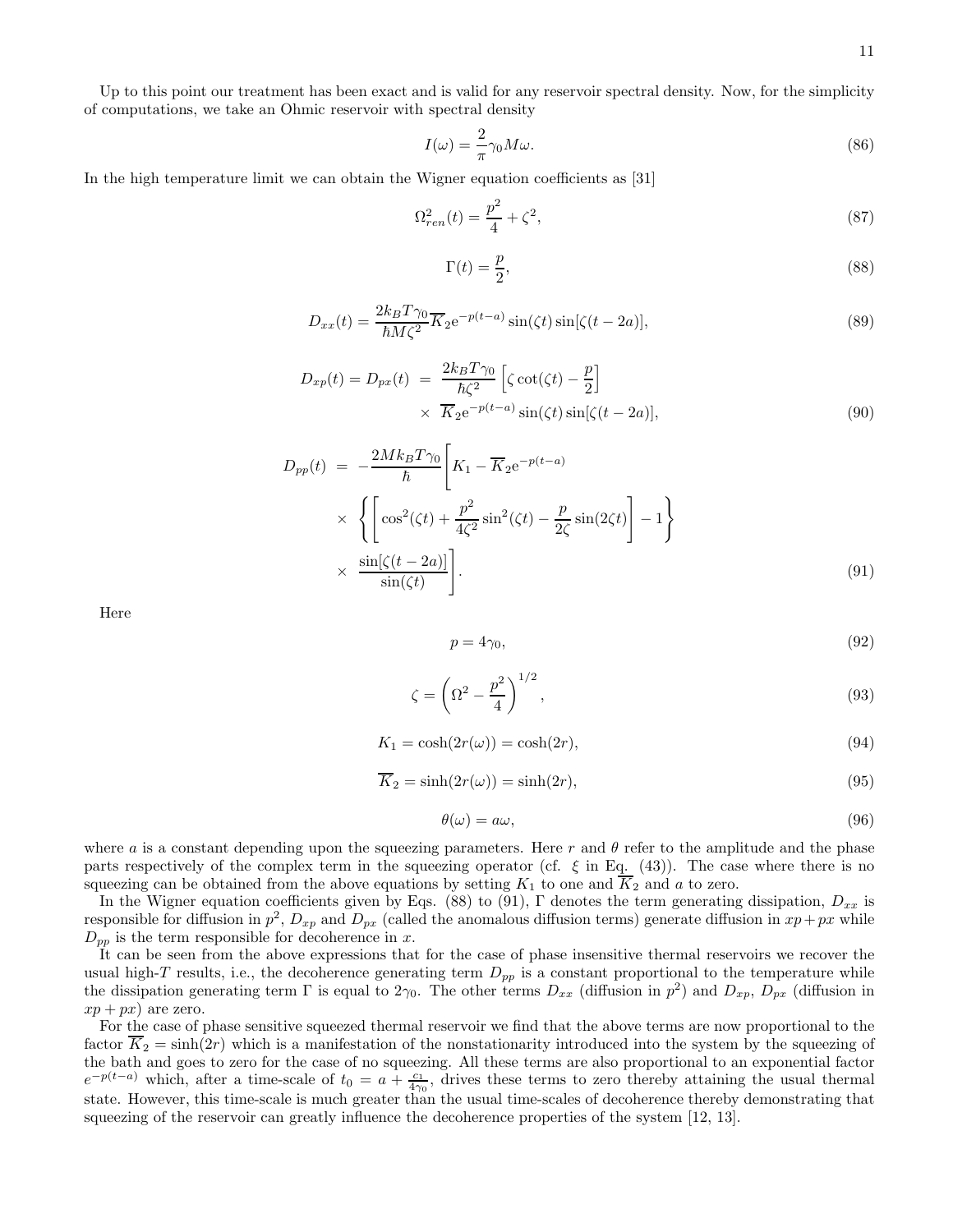## V. Discussion and conclusions

In this paper, we enunciated the general framework of canonical transformations with some applications. After a recapitulation of canonical transformations where we set up the criteria for a transformation to be canonical, we showed the connection between the exponential vectors, the coherent states and the Weyl operators. We also introduced a more general class of Fock space vectors, the ultracoherent vectors. We then set up the unitary ray representations of the group of canonical transformations and applied the unitary operator of the representation to the exponential vector, relegating its action on the ultracoherent vector to the Appendix A. An important relation showing the connection between the Weyl operator and the homogeneous canonical transformations was also given. Two general classes of canonical transformations, one involving self-adjoint operators and the other involving symmetric Hilbert-Schmidt operators were discussed and their Lie algebraic structure illustrated.

The rotation and squeezing operators, which have many applications in physics, belong to the above two classes. This connection was demonstrated by analyzing the single-mode as well as the  $n$ -mode squeeze operators which were then shown to be elements of the general group of canonical transformations. Making use of this identification, we used their unitary ray representations on the exponential as well as the ultracoherent vectors.

We then discussed the effect of squeezing of the bath on the decohering properties of the system. First, we took up the case of a bath consisting of a massless bosonic field with the bath reference states being the squeezed vacuum and squeezed thermal states. The reduced density matrix involved the evaluation of a trace which had the Hamiltonian of the van Hove model in it. Provided that the Hamiltonian is semi-bounded superselection rules are induced exactly under the condition that the boson field is infrared divergent, i.e., the vacuum state disappears in the continuum. Depending on the squeezing parameters of the reservoir the decay rate of the quantum coherences can be suppressed or enhanced at intermediate times, but the large time behavior and the superselection structure is not affected by squeezing.

We then studied the effect of a squeezed thermal reservoir on the decoherence properties of the system of a harmonic oscillator with the reservoir being a standard harmonic one. We found that squeezing, resulting in the development of correlations between bath modes, can significantly influence the decoherence properties of the system and can slow down the process of decoherence. In addition to the decoherence causing term  $(D_{pp}(t))$ , we found that the terms governing diffusion in  $p^2(D_{xx}(t))$  and the anomalous diffusion terms  $(D_{xp}(t), D_{px}(t))$  are also influenced by squeezing. But in the limit of large times the final state of the system is always the thermal state.

In Appendix A we discuss the action of the unitary ray representation of the group of canonical transformations on the ultracoherent vectors, the inner product of two ultracoherent vectors and the matrix element of the Weyl operator between two ultracoherent vectors.

We have thus presented a general perspective of canonical transformations.

## APPENDIX A: ULTRACOHERENT VECTORS AND CANONICAL TRANSFORMATIONS

The details for the following statements are presented in [15]. The ultracoherent vectors  $\exp(\Omega(A)+f)$  with  $A \in \mathcal{D}_1$ and  $f \in \mathcal{H}$  have been defined in (2). Thereby  $\mathcal{D}_1$  is the set of all symmetric Hilbert-Schmidt operators A on a Hilbert space  $\mathcal H$  with all eigenvalues of  $AA^{\dagger}$  strictly less than one. This convex set of operators is usually called the Siegel disc. The inner product of two ultracoherent vectors is

$$
(\exp(\Omega(A) + f) | \exp(\Omega(B) + g)) = (\det_{\mathcal{H}} (I - A^{\dagger} B))^{-\frac{1}{2}}
$$
  
 
$$
\times \exp\left\{\frac{1}{2} \langle f^* | C f^* \rangle + \langle f^* | (I - BA^{\dagger})^{-1} g \rangle + \frac{1}{2} \langle g | D g \rangle \right\}
$$
 (A1)

where

$$
C = B(I - A^{\dagger}B)^{-1} = (I - BA^{\dagger})^{-1}B,
$$
\n(A2)

$$
D = A^{\dagger} + A^{\dagger}CA^{\dagger} = A^{\dagger}(I - BA^{\dagger})^{-1} = (I - A^{\dagger}B)^{-1}A^{\dagger}.
$$
 (A3)

The ultracoherent vector is uniquely determined by its inner product with the exponential vectors, which follows from  $(A1)$  as

$$
(\exp z \mid \exp(\Omega(A) + f)) = \exp\left(\frac{1}{2} \langle z^* \mid Az^* \rangle + \langle z^* \mid f \rangle\right). \tag{A4}
$$

This antianalytic function  $z \in \mathcal{H} \to \exp\left(\frac{1}{2} \langle z^* | Az^* \rangle + \langle z^* | f \rangle\right)$  represents the ultracoherent vector in the Bargmann-Fock picture of the Fock space.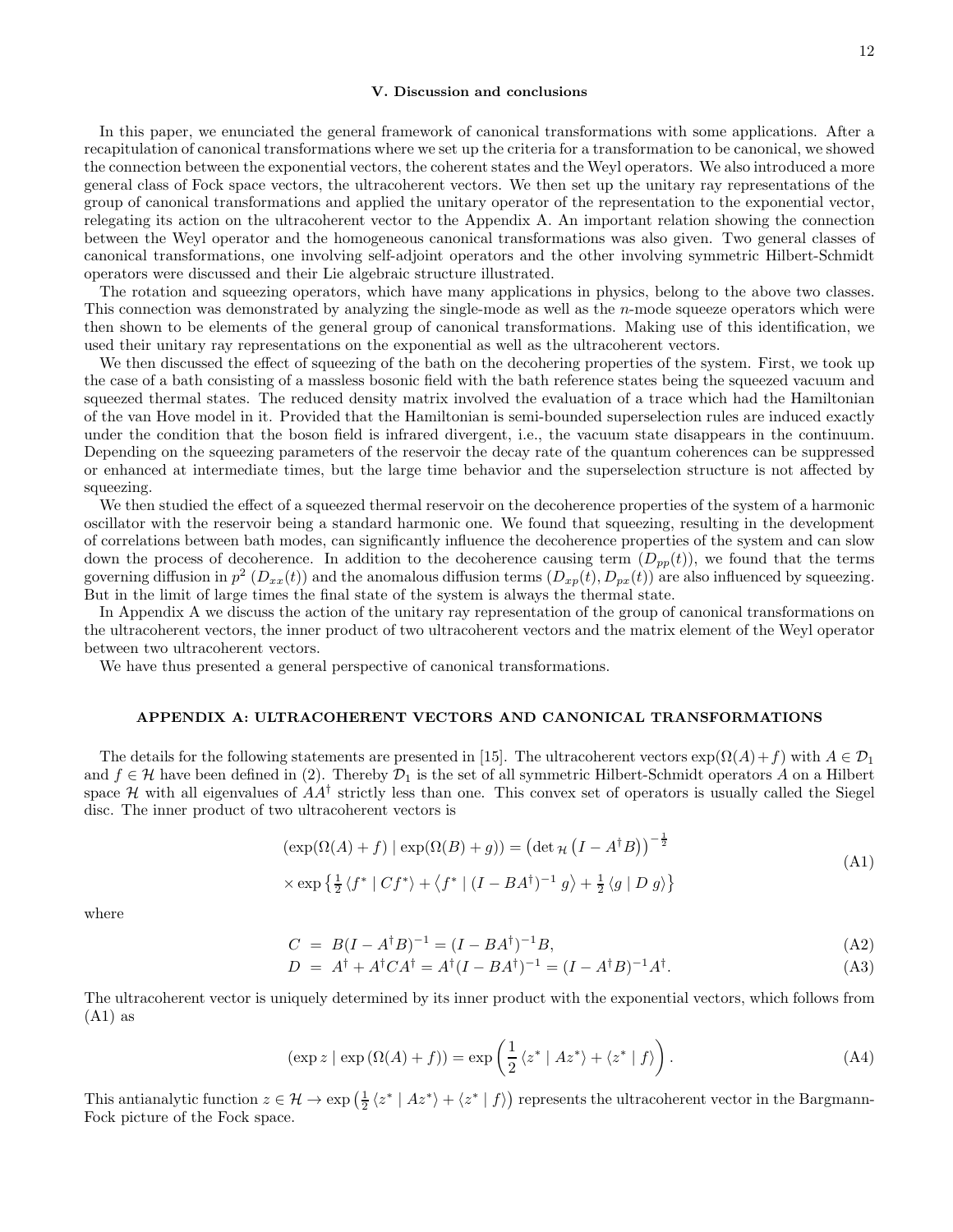A unitary ray representation  $T(G)$  of the group of canonical transformations can be defined on the Fock space by the action of  $T(G)$  on ultracoherent vectors

$$
T(G) \exp\left(\Omega(A) + f\right) = \det |U|^{-\frac{1}{2}} \det \left(I + V^{\dagger} U^{\dagger - 1} A\right)^{-\frac{1}{2}}
$$
  
 
$$
\times \exp \left\{\Omega(\zeta(G; A)) + (U^{\dagger} + A V^{\dagger})^{-1} f - \frac{1}{2} \left\langle f \mid V^{\dagger} (U^{\dagger} + A V^{\dagger})^{-1} f \right\rangle\right\}
$$
(A5)

where

$$
A \to \zeta(G; A) = (U^{\dagger} + AV^{\dagger})^{-1}(V^T + AU^T)
$$
\n(A6)

is the group action on the Siegel disc  $\mathcal{D}_1$ . The definition (A5) satisfies the product law  $T(G_2)T(G_1)$  =  $\omega(G_2, G_1) T(G_2G_1)$  with a phase factor  $\omega(G_2, G_1) \in \mathbb{C}$ ,  $|\omega(G_2, G_1)| = 1$ . The restriction of (A5) to exponential vectors yields the Eq. (27) of Sect. II. Since transformations on the Fock space are uniquely determined by their action on exponential vectors, one can derive  $(A5)$  from  $(27)$  using the inner product formula  $(A1)$ .

The matrix element of the Weyl operator between two ultracoherent vectors can be calculated from (13) and (A1). Here we only give the result for exponential vectors

$$
(\exp f \mid W(h) \exp g) = \exp \left( (f \mid g) + (f \mid h) - (h \mid g) - \frac{1}{2} ||h||^2 \right),
$$
\n(A7)

which includes the vacuum expectation for  $f = g = 0$ . From Eq. (A7) we can deduce Eq. (9). From Eqs. (13), (A5) and (A7) one can easily deduce the important identity (42).

- [\*] Author to whom correspondence should be addressed. Electronic address: kupsch@physik.uni-kl.de
- [1] Y. S. Kim and M. E. Noz, Phase Space Picture of Quantum Mechanics (World Scientific, 1991).
- [2] M. Hillery, R. F. O'Connell, M. O. Scully, and E. P. Wigner, Phys. Rep. 106, 121 (1984).
- [3] R. P. Feynman and F. L. Vernon, Ann. Phys. (N.Y.) 24, 118 (1963).
- [4] A. O. Caldeira and A. J. Leggett, Physica A 121, 587 (1983).
- [5] E. Joos, H. D. Zeh, C. Kiefer, D. Giulini, J. Kupsch, and I. O. Stamatescu, Decoherence and the Appearance of a Classical World in Quantum Theory (Springer, Berlin, 2nd edition, 2003).
- [6] S. Banerjee and R. Ghosh, Phys. Rev. E 67, 056120 (2003).
- [7] L. Viola and S. Lloyd, Phys. Rev. A 58, 2733 (1998).
- [8] P. W. Shor, Phys. Rev. A 52, R2493 (1995); A. M. Steane, Proc. R. Soc. London, Ser. A 452, 2551 (1995); E. Knill and R. Laflamme, Phys. Rev. A 55, 900 (1997).
- [9] P. Zanardi and M. Rasetti, Phys. Rev. Lett. 79, 3306 (1997); L. M. Duan and G. C. Guo, ibid 79, 1953 (1997); D. A. Lidar, I. L. Chuang, and K. B. Whaley, ibid 81, 2594 (1998).
- [10] D. Vitali and P. Tombesi, Phys. Rev. A 65, 012305 (2001).
- [11] G. S. Agarwal, Phys. Rev. A 61, 013809 (1999); K. M. Fonseca-Romero, S. Kohler and P. Hänggi, Chem. Phys. 296, 307  $(2004).$
- [12] T. A. B. Kennedy and D. F. Walls, Phys. Rev. A 37, 152 (1988).
- [13] M. S. Kim and V. Bužek, Phys. Rev. A 47, 610 (1993).
- [14] C.M. Caves, Phys. Rev. D 26, 1817 (1982); G.J. Milburn, J. Phys. A 17, 737 (1984); A.K. Ekert and P.L. Knight, Phys. Rev. A 42, 487 (1990).
- [15] J. Kupsch and S. Banerjee, Los Alamos Preprint Archive: arXiv:math-ph/0410049.
- [16] W. Slowikowski, Adv. Appl. Math. 9, 377 (1988).
- [17] F. A. Berezin, *The Method of Second Quantization* (Academic Press, New York, 1966).
- [18] N. Bogoliubov, J. Phys. USSR 11, 23 (1947).
- [19] V. Bargmann. Group representations on Hilbert spaces of analytic functions. In R. P. Gilbert and R. G. Newton, editors, Analytic Methods in Mathematical Physics, pages 27–63, New York, 1970. Gordon and Breach.
- [20] P. Kristensen, L. Mejlbo, and E. T. Poulsen, Commun. Math. Phys. 6, 29 (1967).
- [21] X. Ma and W. Rhodes, Phys. Rev. A 41, 4625 (1990).
- [22] C. M. Caves and B. L. Schumaker, Phys. Rev. A 31, 3068 (1985); B. L. Schumaker and C. M. Caves, Phys. Rev. A 31, 3093 (1985).
- [23] R. A. Fisher, M. M. Nieto and V. D. Sandberg, Phys. Rev. D 29, 1107 (1984).
- [24] C. Itzykson, Commun. Math. Phys. 4, 92 (1967).
- [25] J. Kupsch, J. Math. Phys. 41, 5945 (2000).
- [26] J. Kupsch, Los Alamos Preprint Archive: arXiv:math-ph/0402055v2.
- [27] L. van Hove, Physica 18, 145 (1952).